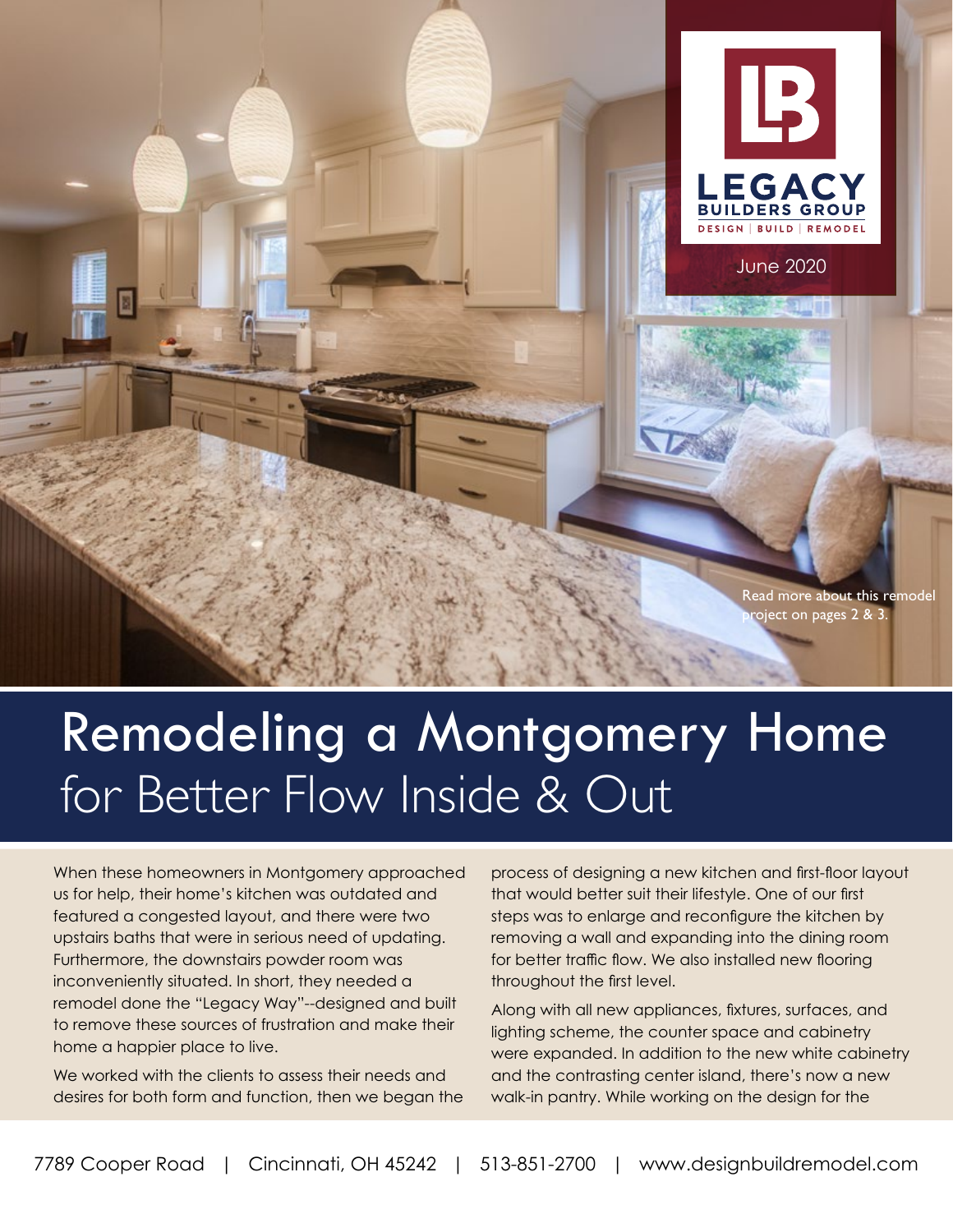## Remodeling a Montgomery Home



renovated floor plan, we were able to create a new powder room that's accessible from outside — no more wet footprints tracking in from the pool — and used the old powder room space for the kitchen pantry. There's also a cozy window seat flooded with natural light in the kitchen, and a dedicated beverage area with its own under-counter refrigerator.

Upstairs, the master bathroom also received a new floor plan and a down-to-the-studs makeover. There's now

a spacious glass-enclosed, walk-in shower with multiple shower heads — one fixed and the other handheld. Two separate vanities give our clients more space, and their own zones to get ready in the morning and settle down for the night. The clean and stylish tile treatments and fixtures create a spa-like refuge. Adding a little more everyday luxury, our clients also opted for an enlarged walk-in closet, creating a masterful master suite to enjoy for years to come.

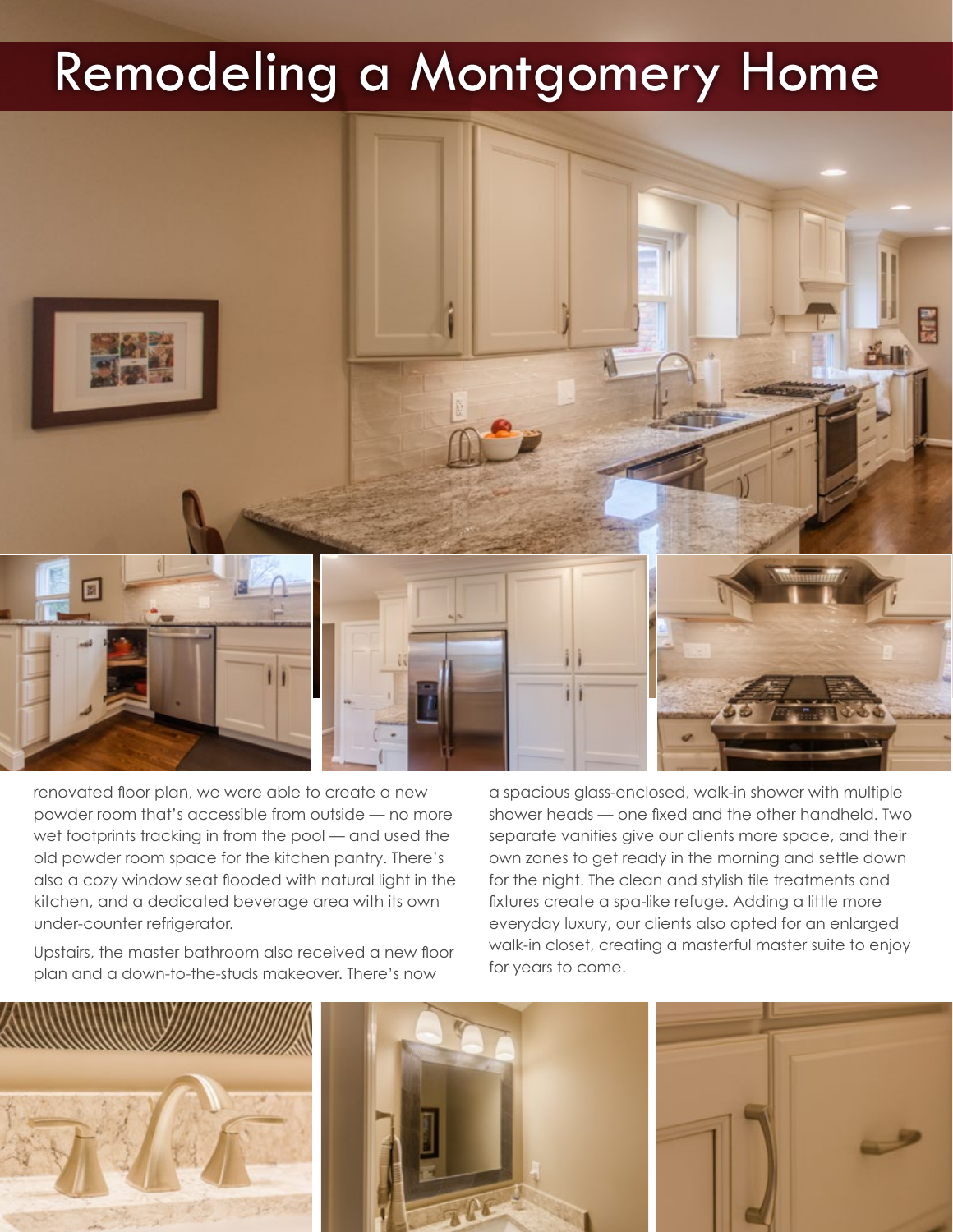









## Design Corner

### De-Clutter with Under-Counter Appliances

If you love clean uncluttered countertops in your kitchen, this trend is for you. You can streamline the way your kitchen looks and works with under-counter appliance drawers. With the press of a button, you can warm up leftovers in your microwave drawer or access cool and crisp fruits and vegetables right where you chop with a refrigerator drawer. If the fridge drawer is dedicated to beverages, it can also be placed in a space away from the work zone, so someone getting a drink won't get in the cook's way.

**Questions about an upcoming project? Contact Legacy Builders Group at 513-851-2700 or visit us online at www.DesignBuildRemodel.com!**